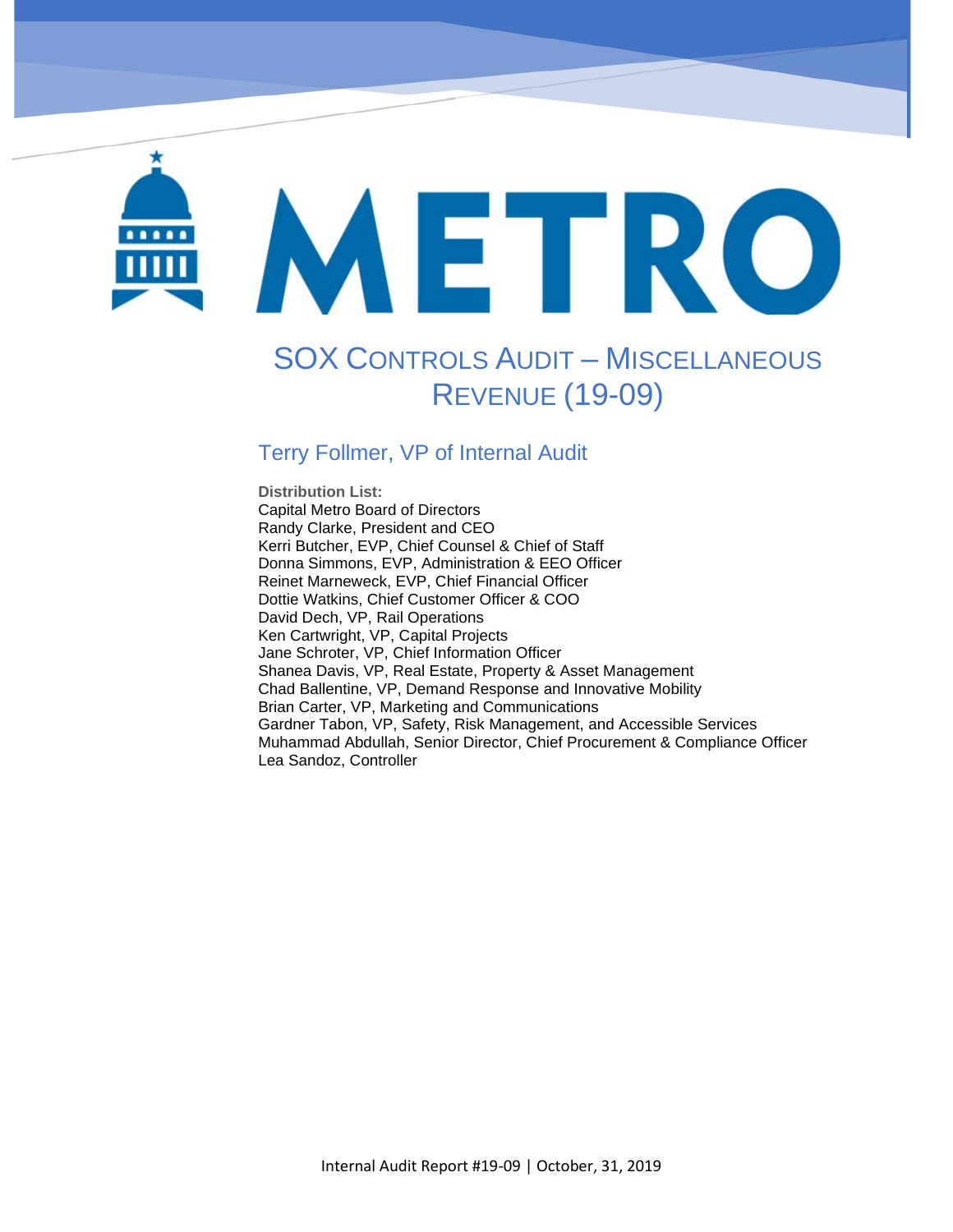# Table of Contents

A. Cap Metro Aging Report, August 2019 vs 2018…………………………………..……….………….10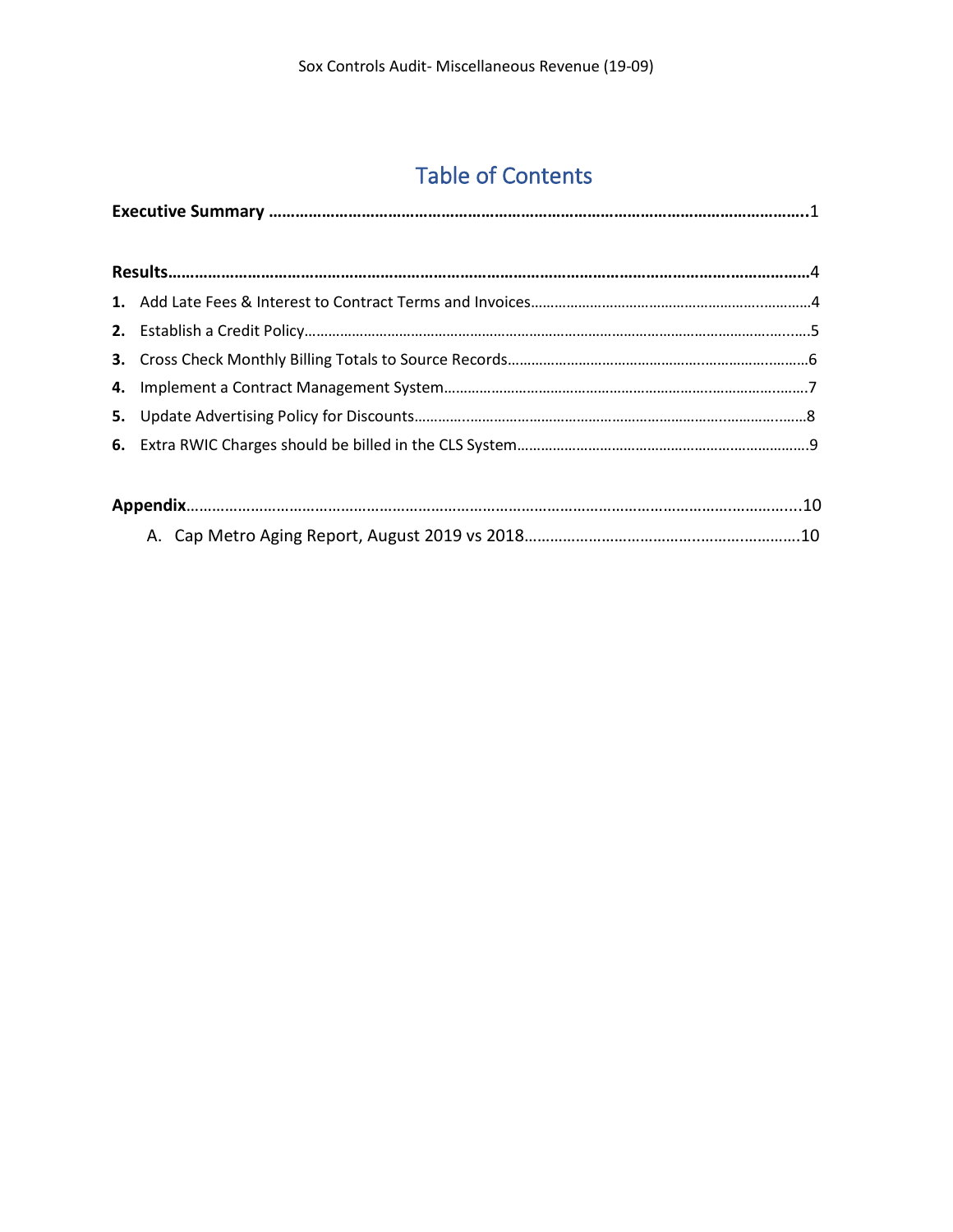### **EXECUTIVE SUMMARY**

As part of our Fiscal Year 2019 Internal Audit Plan approved by the Capital Metro Board, we performed an audit of the Miscellaneous Revenue process to determine the effectiveness of internal controls over financial reporting. The miscellaneous revenues tested include the following: Advertising; Bulk Ticket Sales; and Railroad Right-of-Way. The audit results including the objective, scope, and conclusion are as follows.

### **Background**

The Finance Department has been implementing SOX like controls over the last several years which helps ensure that key internal financial controls are documented and functioning as intended. They have documented their financial controls using narratives. During FY2019 the RSM accounting firm was hired to review SOX like controls narratives, perform procedural walkthroughs and interviews, and document any internal control weaknesses identified. The Finance Department actions in this area together with this RSM project have helped further strengthen the financial controls.

As part of the Finance Department commitment to continuous improvement, they asked the Internal Audit Department to perform a review of financial controls related to miscellaneous revenue. Miscellaneous revenue is comprised of three main areas: Advertising, Bulk Ticket Sales and Railroad Right-of-Way (ROW) licenses. All miscellaneous revenues are governed by contracts that are created and controlled in other departments. All the activities related to creating and managing the contracts occur upstream in other departments outside of the Finance Department. Finance's role in miscellaneous revenue is limited to creating the billing and following through on any collection and accounting related activities. The miscellaneous billings process is mainly manual using the Microsoft Dynamic AX ERP system. During FY2018, the Accounting Manager together with the A/R Specialist processed approximately 892 invoices for miscellaneous revenue totaling \$3,375,000, which included 375 Right of Way Invoices, 327 Bulk Ticket Sales Invoices, and 190 Advertising Invoices. Below we provide an overview of the systems, processes and controls that are used to manage and monitor the contracts in the three miscellaneous revenue areas.

The Marketing Department is responsible for creating and managing the advertising contracts and has developed a standard pricing table (Media Kit) to be used on contracts. The Media Kit provides pricing based on monthly rates with a minimum one-month term to a year and the installation cost is a onetime fee billed at time of install. The advertising contracts covers various advertising signage on the buses including full bus wraps, sides King (144"x30") or Queen (96"x30"), backs (Full, Upper, Super Tail), tail light (50"X22") and interior signs. The Metrorail cars wraps include Kong (321"x34"), King Kong (202"X107.75"), and full wrap. Standard boilerplate contracts terms have been developed and approved by the Legal Department. Capital Metro has a contract with Trans1graphix to install and remove wraps from the buses and railcars. The Marketing Department does not have an advertising system and must manually manage the contracts and fleet inventory. Contracts are saved on the Marketing Department's Sharepoint drive and the details are tracked on an Excel spreadsheet. Marketing has a Program Manager and Business Development Specialist who generate all advertising revenue. As the advertising gets installed the Marketing Department sends an email to the A/R Specialist in the Finance Department instructing him on the Invoices that need to be created and sent. FY2018 advertising revenue totaled \$914,747 from 190 invoices. In FY2020, The Marketing Department is looking at outsourcing the advertising sales contracting process on a revenue sharing based model.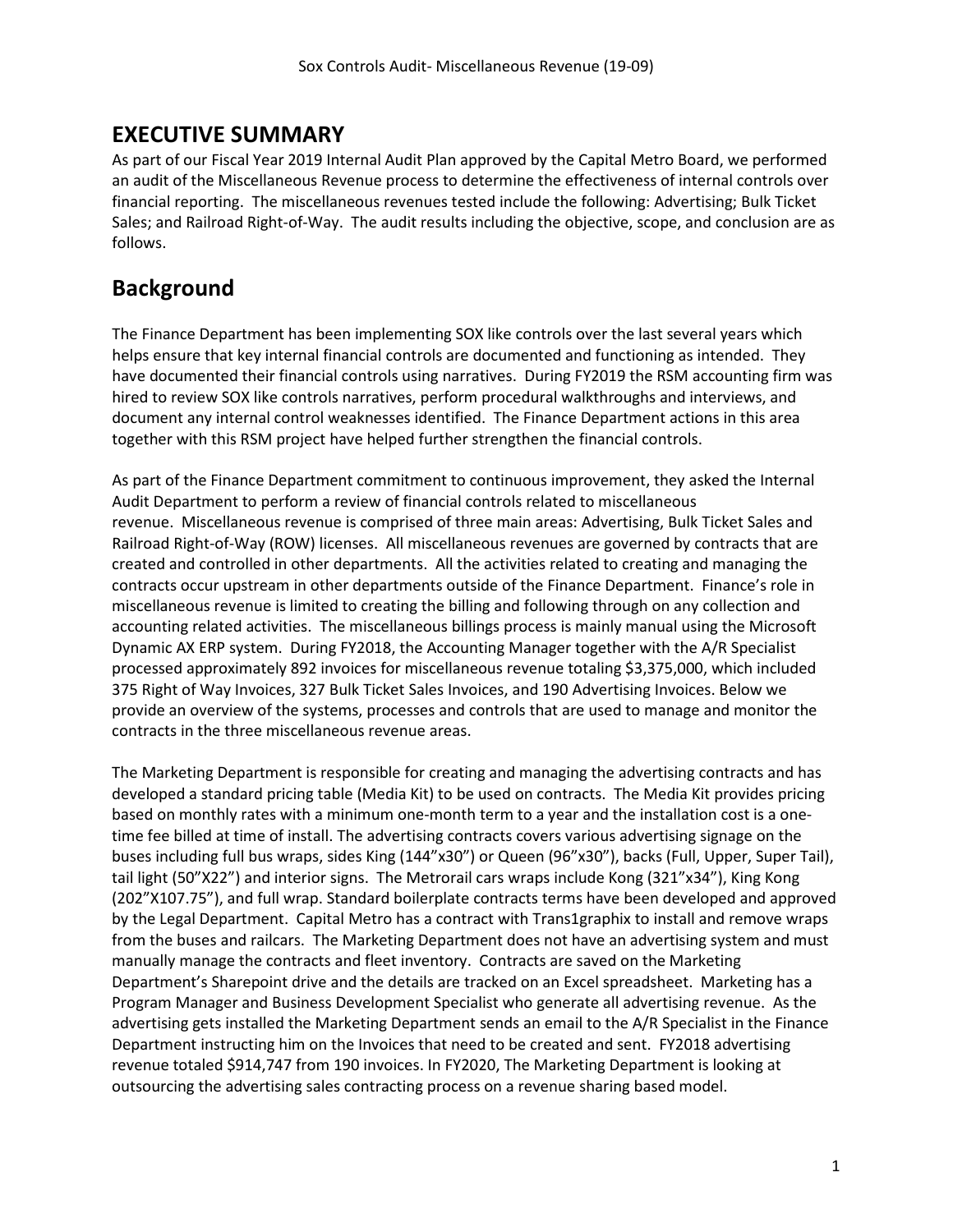The Finance Department manages the Transit Store which is responsible for all orders for pass media that are not processed through our Capital Metro's online/e-commerce website or the Point of Sales (POS) system. The billing process is manual and an Order Delivery Receipt (ODR) form is used create revenue billings for the following: Bulk Ticket Sales, MetroWorks, Retail Outlet (e.g. HEB, Randalls, etc.), Discount, Returns, and Complimentary inter pass request. ODR orders for these tickets are received via email/order from the Transit Store staff. The ODR document is a triplicate copy pre-numbered form, used in numerical order, and includes the vendor name, vendor type, the price and type of passes, serial number of passes given and the payment amount. The Capital Metro Representative fills out the ODR, the customer signs the ODR when receiving the tickets, and the pink copy of the ODR is given to the customer, and the white and yellow copies are returned to the Customer Service Rep at the Transit Store. After the ODR's order is fulfilled through ticket delivery, then the ODR forms is forwarded to A/R Specialist in the Finance Department for invoicing and billing, which was approximately 327 transactions totaling \$1,587,341 for FY2018.

The Real Estate Department is responsible for managing the Railroad Right-of-Way (ROW) which includes application fees, permit fees, License agreements for installations, and Roadway Worker-In-Charge (RWIC) fees. Other fees they also manage are Film, Video & Photography requests and Road Crossings. In 1986, Capital Metropolitan acquired from the City of Austin approximately 162 miles of railroad right of way, track, and track structures. The ROW revenues are all prepaid using credit/debit cards and during FY2019, the Real Estate Department implemented a new software called Contract Land Staffing (CLS) to help track and manage these contracts, assets and prepayments. CLSLink is used to track and manage all License agreements, Properties Owned or Leased, it also interfaces with Microsoft Dynamix AX for billings. Additionally, there is the Platinum portal on the Cap Metro website that is the online application system for right-of-way licenses, permits and RWIC applications. Platinum allows our customer the ability to request ROW services and to track progress of submissions. The Platinum system does not interface with CLS Link, and obligations must be manually added into CLS Link by the Real Estate Specialist. In order to reconcile RWIC charges from Herzog, once a month the Rail Operations Finance Manager compares the Herzog RWIC hours worked to the CLS system, and the A/R Specialist in the Finance Department is notified of any manual invoicing to cover the Herzog RWIC time that exceeds the prepaid time in the CLS portal which only bills in 8 or 10 hour increments. The FY2018 Right of Way revenues totaled \$808,806 from 375 invoices.

### **Audit Objective & Scope**

The primary objective of this audit was to determine whether the design and operating effectiveness of internal controls is sufficient to ensure the completeness and accuracy of miscellaneous revenue. The scope included conducting walkthroughs and interviews, reviewing Authority policies, contracts, invoices, desk procedures, testing a selection of transactions processed from the original source to AX, and reviewing testing results with management.

### **Opinion**

Internal controls related to miscellaneous revenues are generally in place and properly functioning. During our review we identified internal controls that require improvement and made the following recommendations:

- **1.** Add late fees and interest to contract terms and invoices.
- **2.** Establish a credit policy.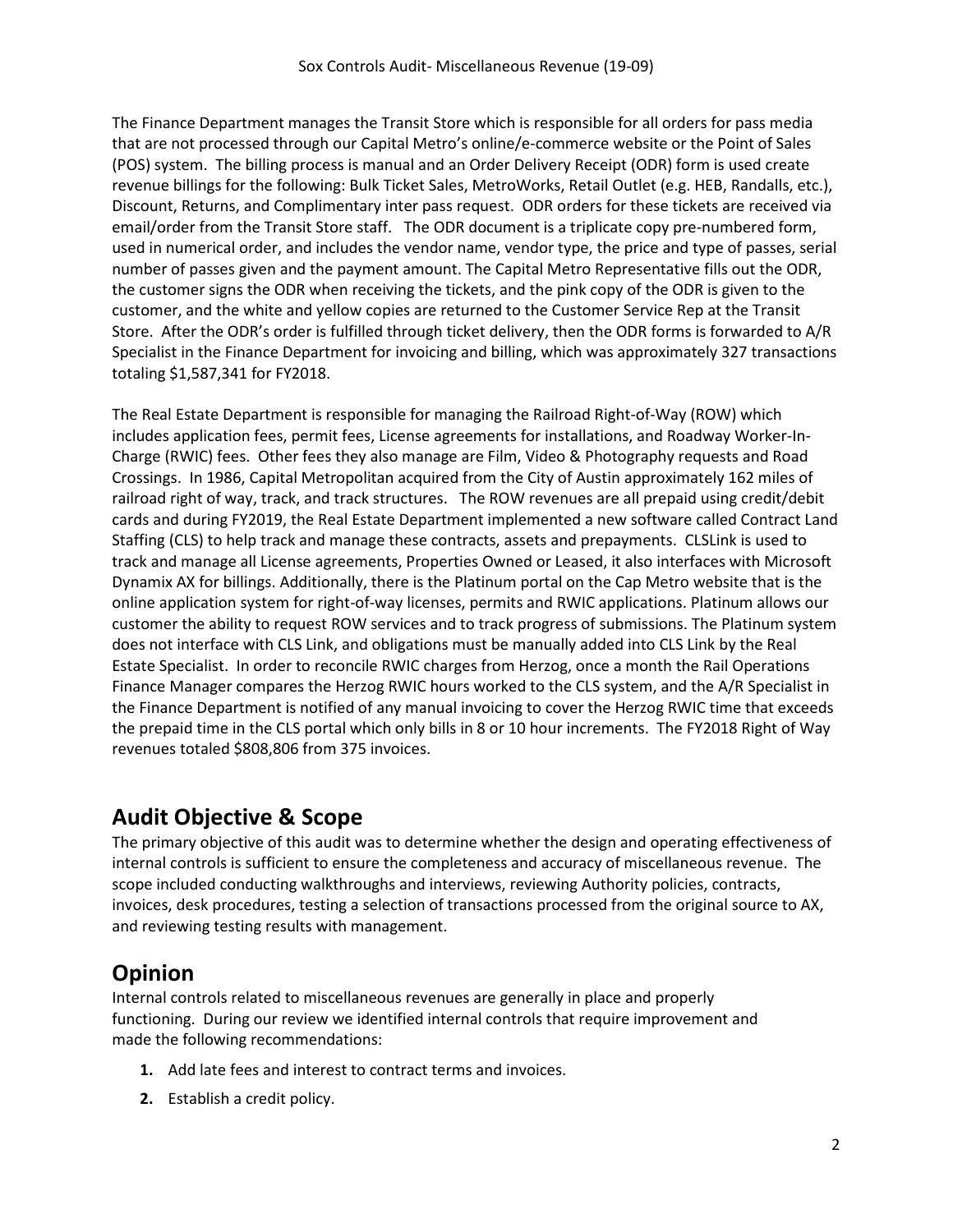- **3.** Cross check monthly billing totals to source records.
- **4.** Implement a contract management system.
- **5.** Update Advertising policy for discounts.
- **6.** Extra RWIC charges should be billed in CLS System.

More details regarding issue/risk and recommendation can be found in the detailed audit report below.

This audit was conducted in accordance with the U.S. Government Accountability Office's Generally Accepted Government Auditing Standards (GAGAS) and the Institute of Internal Auditor's International Professional Practices Framework (IPPF). These standards require that we plan and perform the audit to obtain sufficient, appropriate evidence to provide a reasonable basis for our findings and conclusions based on our audit objective. We believe the evidence obtained provides a reasonable basis for our findings and conclusions based on our audit objective. The audit was conducted by the following staff members in the Capital Metro Internal Audit Department:

- Jeannette Lepe, Internal Auditor II (Project Lead)
- Terry Follmer, VP of Internal Audit

Recommendations to strengthen controls and improve accountability were provided to management. Management agrees with the internal audit recommendations and has provided target completion dates which are included in the detailed audit report below. A follow-up audit is performed semiannually (i.e. May and November) to ensure management action plans for all issued audit reports are completed timely.

We appreciate the cooperation and assistance provided to us throughout this audit.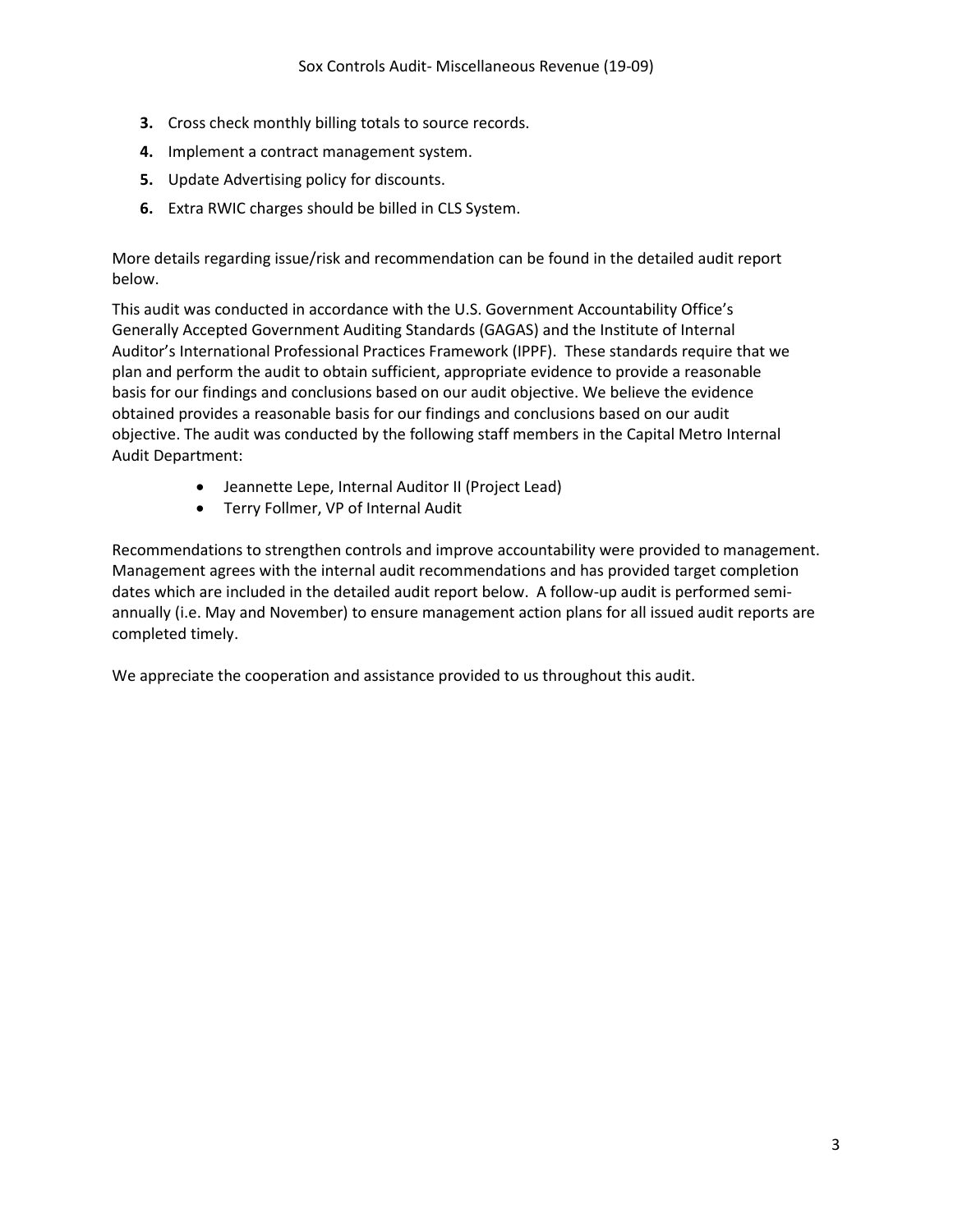| <b>Issues &amp; Risk</b>                                                                                                                                                                                                                                                                                                                                                                                                                                                                                                                                                                                                                                                                                         | <b>Recommendation</b>                                                                                                                                                                                                                                  | <b>Management Action Plan</b>                                                                                                                                                                                                                                                                                                                                                                |
|------------------------------------------------------------------------------------------------------------------------------------------------------------------------------------------------------------------------------------------------------------------------------------------------------------------------------------------------------------------------------------------------------------------------------------------------------------------------------------------------------------------------------------------------------------------------------------------------------------------------------------------------------------------------------------------------------------------|--------------------------------------------------------------------------------------------------------------------------------------------------------------------------------------------------------------------------------------------------------|----------------------------------------------------------------------------------------------------------------------------------------------------------------------------------------------------------------------------------------------------------------------------------------------------------------------------------------------------------------------------------------------|
| 1. ADD LATE FEES & INTEREST TO CONTRACT TERMS &<br><b>INVOICES</b><br>We reviewed the contract terms as well as the Capital Metro<br>invoice terms used for all miscellaneous revenues and we<br>noted that there is no stipulation stating that Cap Metro can<br>charge late fees and interest on delinquent accounts. In<br>general, the accounts receivable has improved a lot in the last<br>year and is in good shape (see Appendix A), however, per<br>discussions with management Cap Metro has never charged<br>late fees and interest on delinquent accounts. The ability to<br>charge interest and late fees on delinquent accounts will<br>create extra incentive for all accounts to be paid timely. | The CFO and Chief Counsel should consider<br>modifying the standard terms and conditions listed<br>in contracts and on invoices to include a statement<br>that allows late fees and interest to be charged by<br>Capital Metro on delinquent accounts. | Management agrees to add<br>language to the standard contract<br>template and all new contract to<br>include a statement regarding late<br>fees and interest to be charged on<br>past due accounts. Text will also<br>be added to the invoices, notifying<br>debtors that late fees and interest<br>will be charged on past due<br>accounts.<br><b>Target Completion Date:</b><br>12/23/2019 |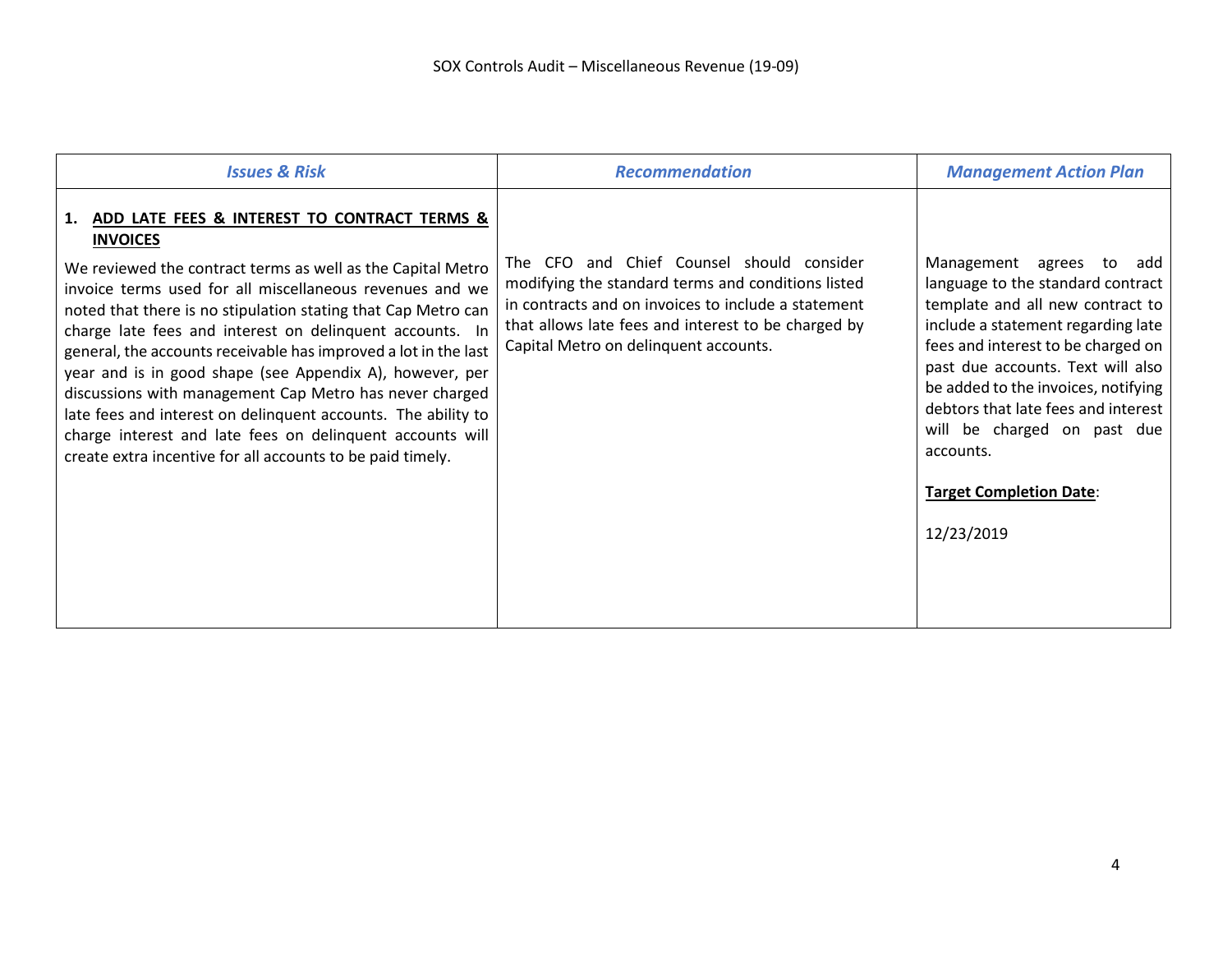| <b>Issues &amp; Risk</b>                                                                                                                                                                                                                                                                                                                                                                                                                                                                                                                                                                                                                                                                                                                                                                                                                                                                                                                                                                                                                                                                                                                                                                              | <b>Recommendation</b>                                                                                                                                                                                                                                                                                                                                                                                                                                                                                                                                                                                                                                               | <b>Management Action Plan</b>                                                                                                                                                                                                                                      |
|-------------------------------------------------------------------------------------------------------------------------------------------------------------------------------------------------------------------------------------------------------------------------------------------------------------------------------------------------------------------------------------------------------------------------------------------------------------------------------------------------------------------------------------------------------------------------------------------------------------------------------------------------------------------------------------------------------------------------------------------------------------------------------------------------------------------------------------------------------------------------------------------------------------------------------------------------------------------------------------------------------------------------------------------------------------------------------------------------------------------------------------------------------------------------------------------------------|---------------------------------------------------------------------------------------------------------------------------------------------------------------------------------------------------------------------------------------------------------------------------------------------------------------------------------------------------------------------------------------------------------------------------------------------------------------------------------------------------------------------------------------------------------------------------------------------------------------------------------------------------------------------|--------------------------------------------------------------------------------------------------------------------------------------------------------------------------------------------------------------------------------------------------------------------|
| 2. ESTABLISH A CREDIT POLICY<br>The Finance Department has established an Accounts<br>Receivable Policy (FIN-109), that defines responsibilities for<br>accounts receivable personnel, billing processes, collections<br>and segregation of duties.<br>We reviewed all Finance policies and noted there is no credit<br>policy and delegated approval levels covering the following<br>areas:<br>Performing credit checks and establishing credit<br>limits.<br>Require delinquent and past due reporting to specific<br>$\bullet$<br>management (e.g. President, VP of Marketing, VP<br>Real Estate) outside of Finance.<br>Delinquent account write-offs and settlements.<br>How to handle and record prepayments (e.g. check<br>or payment received before invoicing).<br>Refunds and issuing credits.<br>In general, accounts receivable has improved a lot in the last<br>year and we noted that although A/R Aging reporting (see<br>Appendix A) to members of management is not required, it is<br>being performed. However, establishing credit policies,<br>approval levels and specific reporting requirements to<br>outside departments ensures transparency and appropriate<br>approvals. | The CFO and Controller should consider establishing<br>a Credit Policy to include the items below and/or add<br>these items to other policies:<br>a) Required credit checks for new and existing<br>customers.<br>Establishing credit limits for all customers<br>who do not prepay<br>Identify required and specific management<br>C)<br>reporting of delinquencies based upon<br>materiality level with built in escalation.<br>Write-off and settlement approval levels<br>d)<br>with tiered escalation<br>based<br>upon<br>materiality.<br>How to handle and record prepayments<br>e)<br>received.<br>Approval levels for issuing refunds and<br>f)<br>credits. | While these items are current<br>practice, they are not specifically<br>noted<br>in<br>procedures.<br>the<br>Management agrees with adding<br>the items to the procedures and<br>creating a written credit policy.<br><b>Target Completion Date:</b><br>12/23/2019 |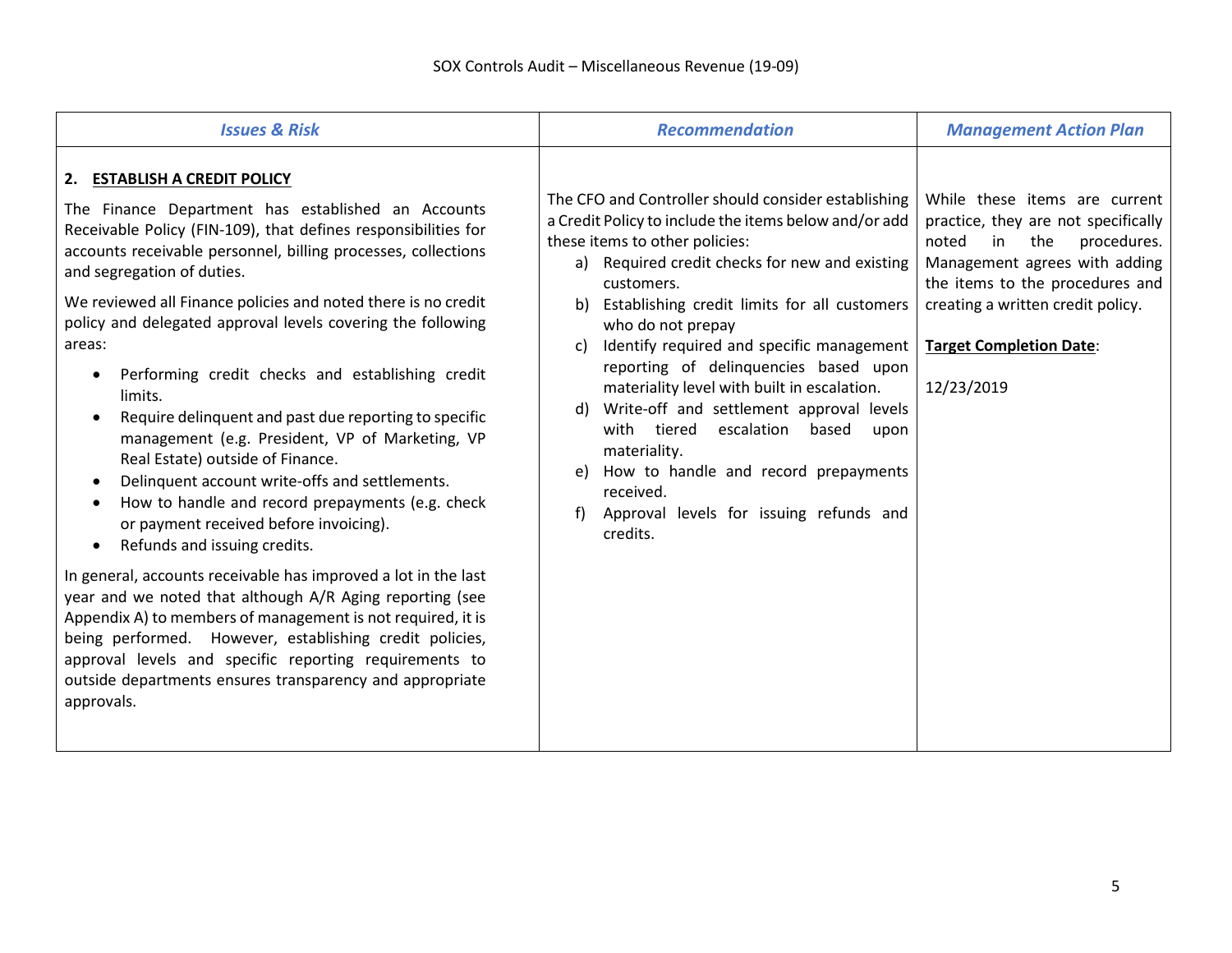| <b>Issues &amp; Risk</b>                                                                                                                                                                                                                                                                                                                                                                                                                                                                                                                                                                                                                                                                                          | <b>Recommendation</b>                                                                                                                                                                                                                                                                                                                                                                                                                                                                                                                                                                                                                                                                                                                                                                                                                                            | <b>Management Action Plan</b>                                                                                                                                                                                                                                                                                                                 |
|-------------------------------------------------------------------------------------------------------------------------------------------------------------------------------------------------------------------------------------------------------------------------------------------------------------------------------------------------------------------------------------------------------------------------------------------------------------------------------------------------------------------------------------------------------------------------------------------------------------------------------------------------------------------------------------------------------------------|------------------------------------------------------------------------------------------------------------------------------------------------------------------------------------------------------------------------------------------------------------------------------------------------------------------------------------------------------------------------------------------------------------------------------------------------------------------------------------------------------------------------------------------------------------------------------------------------------------------------------------------------------------------------------------------------------------------------------------------------------------------------------------------------------------------------------------------------------------------|-----------------------------------------------------------------------------------------------------------------------------------------------------------------------------------------------------------------------------------------------------------------------------------------------------------------------------------------------|
| 3. CROSS CHECK MONTHLY BILLING TOTALS TO<br><b>SOURCE RECORDS</b><br>We noted that the A/R Specialist consistently performs<br>individual miscellaneous billings as instructed by other<br>departments (e.g. Marketing, Real Estate, etc.),<br>however monthly transaction totals are not reported<br>back to source departments nor are they reconciled to<br>source records. Our testing identified a few minor<br>discrepancies and delays in billings that may have been<br>detected sooner if enhanced two-way communication<br>and reconciliations between the Finance Department<br>and the originating departments (i.e. Marketing, Real<br>Estate & Right of Way; and Rail Operations) was<br>occurring. | The Controller and Accounting Manager should review the<br>monthly revenue reporting and reconciliation process to<br>source systems/records, and opportunities to improved<br>communication as follows:<br>Right of Way & RWIC - The Finance Department<br>a)<br>should provide a monthly report of all Right of Way<br>billings to the Real Estate and Rail Departments.<br>Additionally, Real Estate department should provide<br>CLS access to the Finance Department so that the<br>system totals can be reconciled by both departments.<br>Marketing & Advertising - The Finance Department<br>b)<br>should provide a monthly report of all billings to the<br>Marketing Department.<br>Bulk Ticket Sales - ODR invoices created by the A/R<br>C)<br>Specialist should be reconciled to the ODR Excel<br>Spreadsheet maintained by the Revenue Accountant. | Management agrees to<br>implement additional controls<br>to ensure completeness and<br>accuracy of invoices.<br><b>Target Completion Date:</b><br>The accounting manager will<br>implement an effective process:<br>CLS Invoices by<br>a)<br>12/31/2019<br>Advertising invoices by<br>b)<br>11/30/2019<br>ODR Invoices by<br>C)<br>11/30/2019 |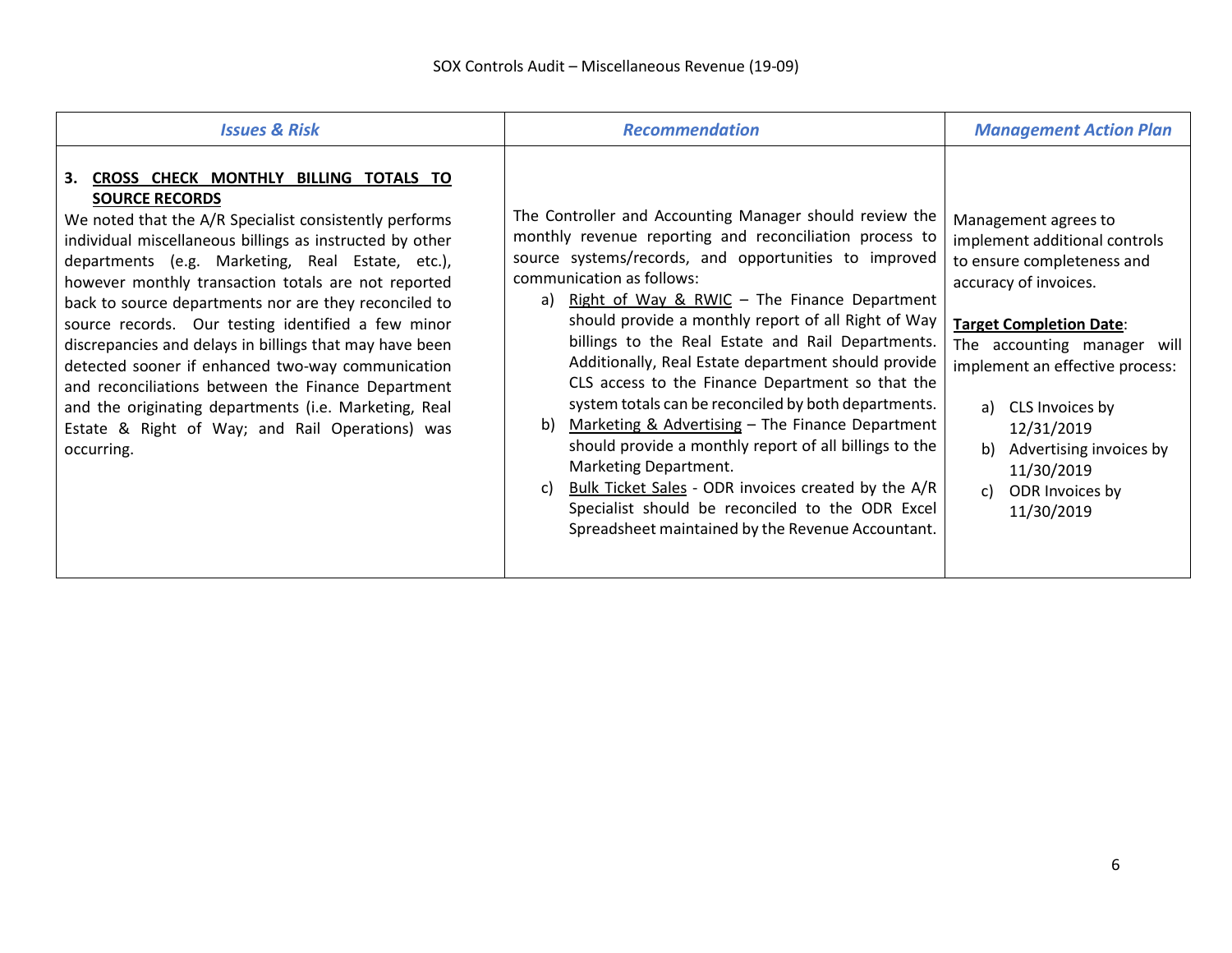| <b>Issues &amp; Risk</b>                                                                                                                                                                                                                                                                                                                                                                                                                                                                                                                                                                                                                                                                                                                                                                                                                                                                                                                                                                                                                                                                                                                                                                                                                                                                                                                             | <b>Recommendation</b>                                                                                                                                                                                                                                                                                                                                                                                          | <b>Management Action Plan</b>                                                                |
|------------------------------------------------------------------------------------------------------------------------------------------------------------------------------------------------------------------------------------------------------------------------------------------------------------------------------------------------------------------------------------------------------------------------------------------------------------------------------------------------------------------------------------------------------------------------------------------------------------------------------------------------------------------------------------------------------------------------------------------------------------------------------------------------------------------------------------------------------------------------------------------------------------------------------------------------------------------------------------------------------------------------------------------------------------------------------------------------------------------------------------------------------------------------------------------------------------------------------------------------------------------------------------------------------------------------------------------------------|----------------------------------------------------------------------------------------------------------------------------------------------------------------------------------------------------------------------------------------------------------------------------------------------------------------------------------------------------------------------------------------------------------------|----------------------------------------------------------------------------------------------|
| 4. IMPLEMENT<br>A CONTRACT<br><b>MANAGEMENT</b><br><b>SYSTEM</b><br>We noted that all miscellaneous revenues are based<br>upon contracts that are stored in their source<br>department's (e.g.; Real Estate & Right of Way,<br>Marketing; etc.) Sharepoint site where the transaction<br>originated. Capital Metro does not have a central<br>contract database and/or contract management<br>system (CMS) to help in monitoring and managing the<br>status of all vendor and customer contracts. Contract<br>management systems allow users to track and manage<br>contracts through the various lifecycle stages (e.g.<br>developing and tracking drafts through expiration) and<br>provides a single database used by all departments to<br>track key dates and versions of the contract.<br>In lieu of not having a CMS system at Cap Metro, we<br>compared the Sharepoint sites where the contracts are<br>saved for the various departments (e.g. Marketing,<br>Real Estate, Legal, etc.) and noted that the Legal<br>Departments Sharepoint site has the most robust<br>functionality which provides summary view of the<br>following important attributes: Sharepoint Link to<br>contracts, Start Date, Current End Date, Term, Owner<br>Name, Dept Name, Agreement Type, Status,<br>Agreement Value, Expense, Income, and Payment<br>Terms. | The EVP of Administration and Chief Counsel should<br>evaluate either purchasing a contract management system<br>to help in managing all customized vendor and customer<br>contracts in a central repository, or alternatively<br>leveraging and standardizing each departments<br>Sharepoint site to incorporate some of the best practices<br>and features used on the Legal Departments Sharepoint<br>site. | Management agrees with the<br>recommendation.<br><b>Target Completion Date:</b><br>3/31/2020 |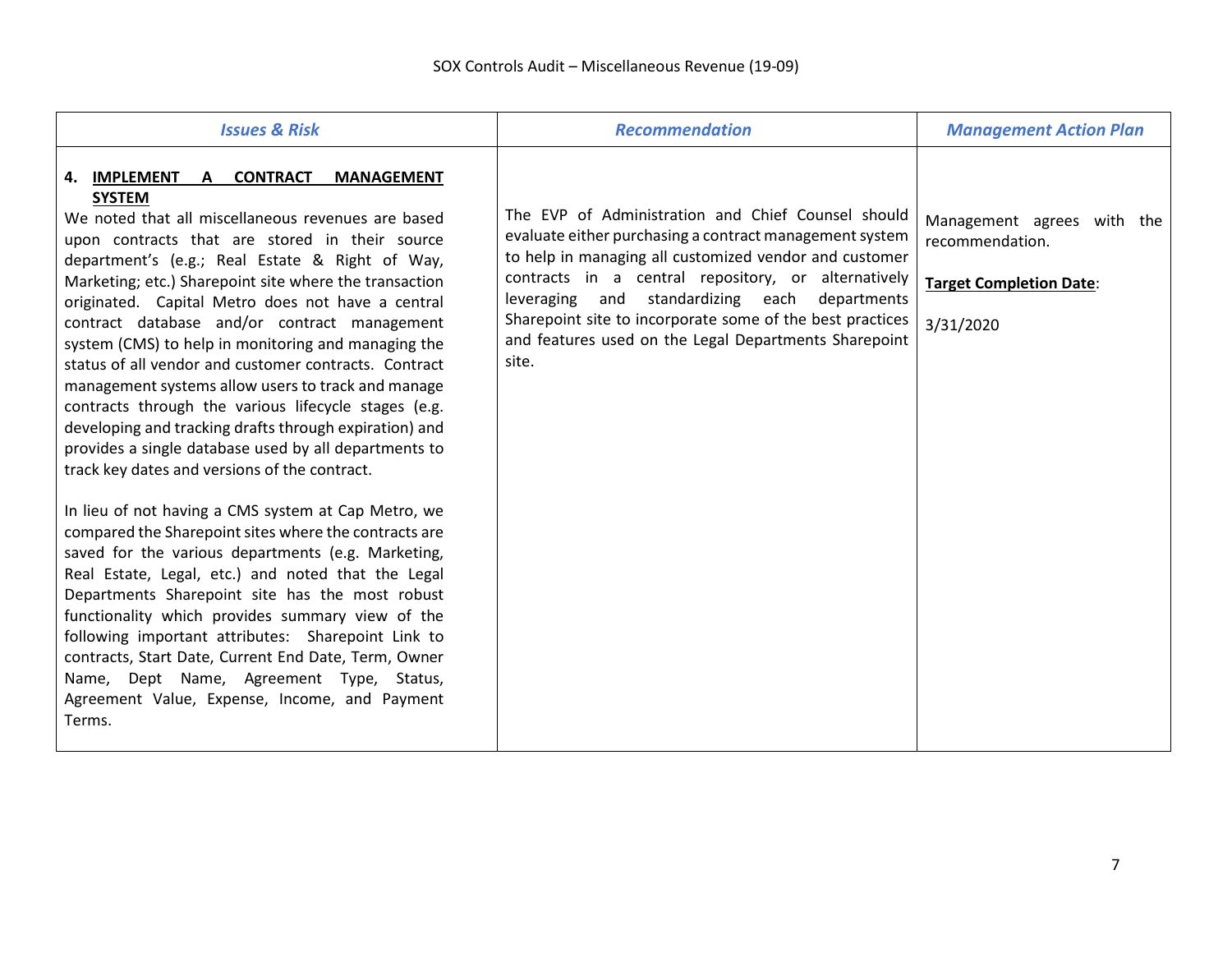| <b>Issues &amp; Risk</b>                                                                                                                                                                                                                                                                                                                                                                                                                                                                                                                                                                                                                                                                                                                                                                                                                                                                                                                                                                                                                                                       | <b>Recommendation</b>                                                                                                                                                                                                                                                                    | <b>Management Action Plan</b>                                                                |
|--------------------------------------------------------------------------------------------------------------------------------------------------------------------------------------------------------------------------------------------------------------------------------------------------------------------------------------------------------------------------------------------------------------------------------------------------------------------------------------------------------------------------------------------------------------------------------------------------------------------------------------------------------------------------------------------------------------------------------------------------------------------------------------------------------------------------------------------------------------------------------------------------------------------------------------------------------------------------------------------------------------------------------------------------------------------------------|------------------------------------------------------------------------------------------------------------------------------------------------------------------------------------------------------------------------------------------------------------------------------------------|----------------------------------------------------------------------------------------------|
| 5. UPDATE ADVERTISING POLICY FOR DISCOUNTS<br>The Marketing Department has established a Transit<br>Advertising Policy (MKT-102). Under this policy, Cap Metro<br>offers Non-Profit and Governmental Entity Discounts in order<br>to generate revenue and foster good will to the Authority in<br>the community Capital Metro discounts the cost of<br>advertising space by fifty percent (50%) for all non-profit<br>$501(c)(3)$ organizations.<br>Our testing identified two contracts that did not qualify as<br>non-profit but an advertising discount was provided as<br>follows:<br>CMTA-2018-30 dated 08/10/2018 with IMG College<br>$\bullet$<br>DBA had a discount on the King Rapid signage with<br>approval from the Marketing Director.<br>CMTA-2018-43 dated 09/25/2018 with Honor<br>Technology received a 12-month promotion under a<br>one-time charge per bus of \$6,930 versus standard<br>\$46,200 full price. While there was a flyer brochure<br>on CapMetro logo showing promotional pricing,<br>management approval for this discount was not<br>found. | The VP of Marketing should update the advertising policy<br>to include discounts for-profit organizations, and identify<br>the necessary executive approvals (e.g. CFO, President,<br>Chief Counsel) from outside the Marketing Department for<br>these advertising discount exceptions. | Management agrees with the<br>recommendation.<br><b>Target Completion Date:</b><br>4/15/2020 |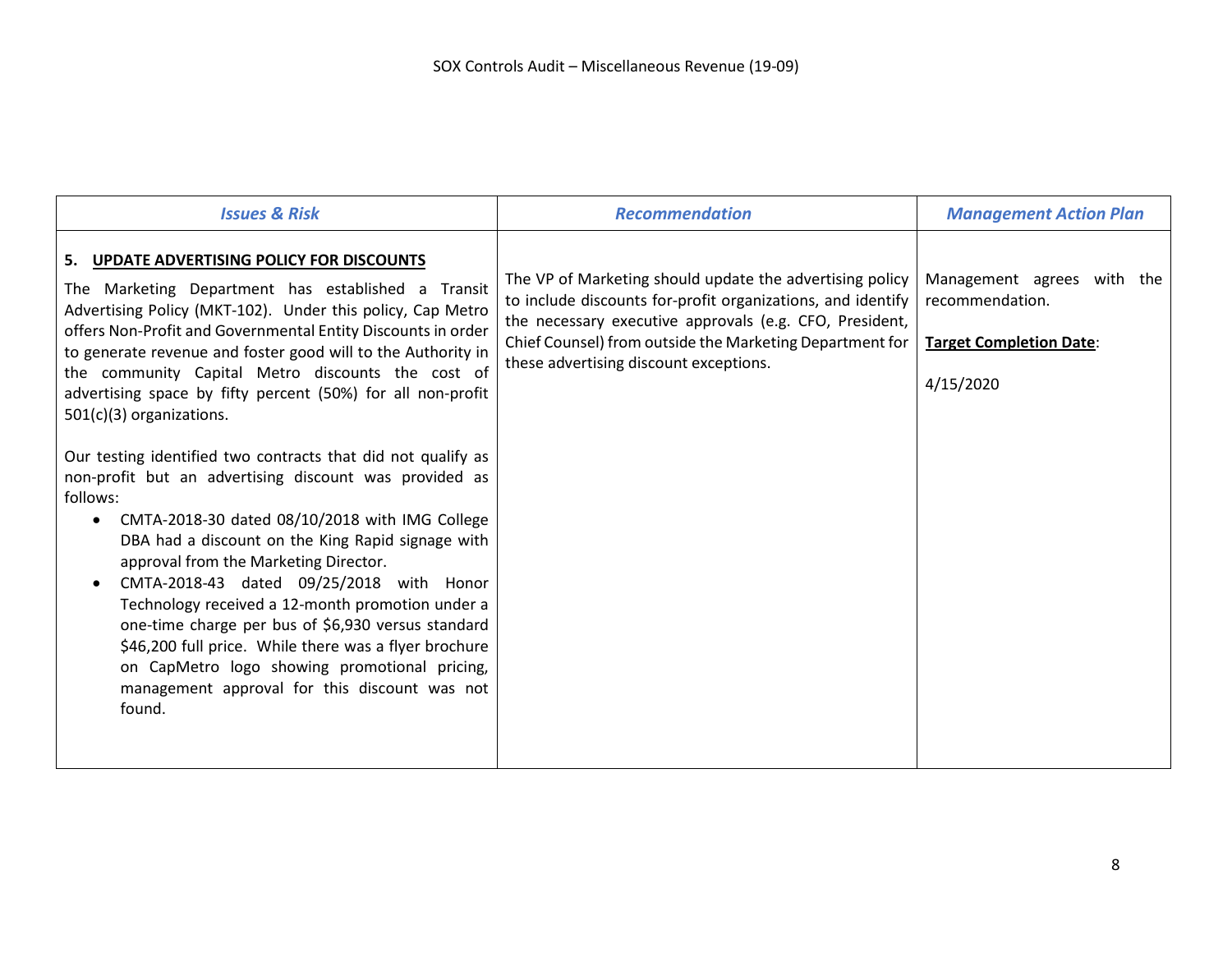| <b>Issues &amp; Risk</b>                                                                                                                                                                                                                                                                                         | <b>Recommendation</b>                                                                                                                                                                                                                                                                       | <b>Management Action Plan</b>                |
|------------------------------------------------------------------------------------------------------------------------------------------------------------------------------------------------------------------------------------------------------------------------------------------------------------------|---------------------------------------------------------------------------------------------------------------------------------------------------------------------------------------------------------------------------------------------------------------------------------------------|----------------------------------------------|
| 6. EXTRA RWIC HOURS SHOULD BE BILLED IN CLS SYSTEM<br>All RWIC charges are to be prepaid in the Platinum/CLS                                                                                                                                                                                                     | The VP of Real Estate, Property and Asset Management                                                                                                                                                                                                                                        | <b>Target Completion Date:</b><br>03/31/2020 |
| system in 8 and 10 hour increments, but because RWIC hours<br>charged to Cap Metro by Herzog and Watco are usually in<br>excess of the prepaid hours, an adjustment must be made at<br>month end to bill the customers for these extra hours. In<br>order to reconcile this, the Rail Operations Finance Manager | should work with Rail Operations to establish monthly<br>reconciliation procedures to ensure all RWIC charges are<br>billed in 8 and 10 hour increments and entered into the<br>CLS System by Real Estate rather than the current manual<br>billings performed by Finance in the AX System. |                                              |
| must compare the CLS/Platinum prepaid hours to the actual<br>labor charges received from Herzog and Watco for their RWIC<br>labor charges. Currently the excess hours identified by the<br>Rail Finance Manager is reported monthly to the A/R                                                                   |                                                                                                                                                                                                                                                                                             |                                              |
| Specialist in Finance who does manual invoices in the AX<br>system for the extra RWIC time.<br>We noted that this process results in the Platinum/CLS system                                                                                                                                                     |                                                                                                                                                                                                                                                                                             |                                              |
| not capturing all RWIC hours worked as well as a lack of<br>transparency to the Real Estate Department. Additionally,<br>segregation of duties can be improved by including the Real<br>Estate Department in the reconciliation process.                                                                         |                                                                                                                                                                                                                                                                                             |                                              |
|                                                                                                                                                                                                                                                                                                                  |                                                                                                                                                                                                                                                                                             |                                              |
|                                                                                                                                                                                                                                                                                                                  |                                                                                                                                                                                                                                                                                             |                                              |
|                                                                                                                                                                                                                                                                                                                  |                                                                                                                                                                                                                                                                                             |                                              |